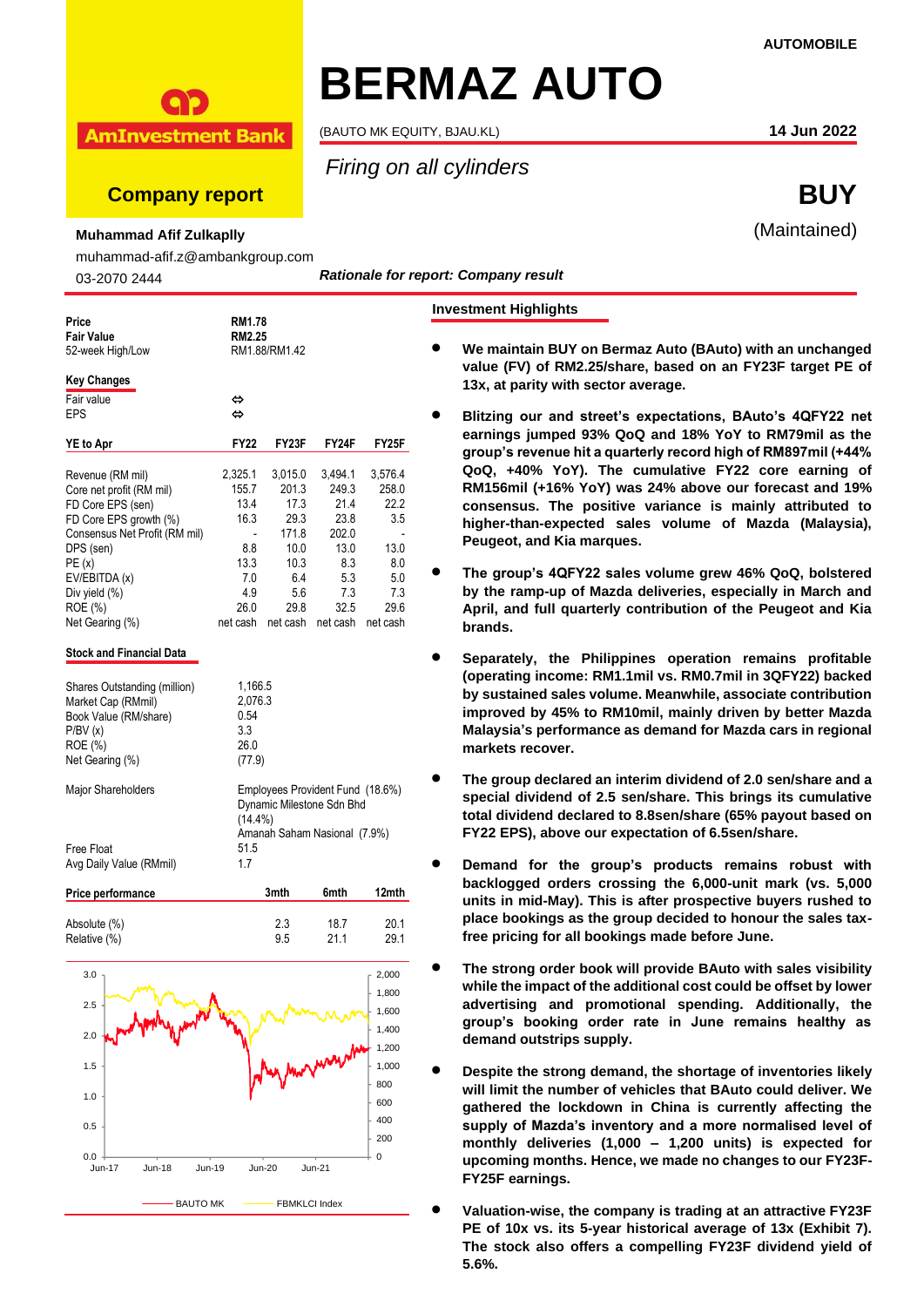| <b>EXHIBIT 1: RESULTS SUMMARY</b>          |               |             |               |                    |                |                |              |                |
|--------------------------------------------|---------------|-------------|---------------|--------------------|----------------|----------------|--------------|----------------|
| FYE April (RM mil)                         | <b>4QFY21</b> | 3QFY22      | <b>4QFY22</b> | QoQ (%)            | YoY (%)        | <b>FY21</b>    | <b>FY22</b>  | YoY (%)        |
| Revenue                                    | 641.2         | 623.1       | 897.4         | 44.0               | 40.0           | 2,287.9        | 2,325.1      | 1.6            |
| <b>EBITDA</b>                              | 75.6          | 54.7        | 112.7         | >100               | 49.0           | 175.7          | 225.4        | 28.2           |
| <b>Operating Profit</b>                    | 71.5          | 49.6        | 106.8         | >100               | 49.4           | 159.6          | 204.5        | 28.1           |
| Investment related income                  | 1.7           | 1.5         | 1.9           | 25.0               | 14.4           | 5.4            | 6.6          | 22.5           |
| Finance costs                              | (3.1)         | (2.6)       | (2.8)         | 6.2                | (9.3)          | (12.8)         | (10.6)       | (17.5)         |
| Net interest expense                       | (1.4)         | (1.1)       | (0.9)         | (20.1)             | (37.6)         | (7.4)          | (3.9)        | (46.8)         |
| Share of results of associates             | 13.4          | 6.6         | 9.5           | 44.6               | (29.0)         | 20.5           | 18.1         | (12.0)         |
| Profit before tax                          | 83.5          | 55.1        | 115.4         | >100               | 38.3           | 172.7          | 218.6        | 26.6           |
| Tax<br>Profit after tax                    | (17.6)        | (12.4)      | (34.6)        | >100               | 96.5<br>22.7   | (41.1)         | (59.7)       | 45.2<br>20.7   |
|                                            | 65.9<br>(1.0) | 42.7<br>2.0 | 80.8<br>2.1   | 89.2<br>6.5        | >100           | 131.6          | 158.8<br>3.1 | >100           |
| Minority interest<br>Net profit            | 66.8          | 40.7        | 78.7          | 93.3               | 17.8           | (2.4)<br>133.9 | 155.7        | 16.3           |
| <b>Core Net Profit</b>                     | 66.8          | 40.7        | 78.7          | 93.3               | 17.8           | 133.9          | 155.7        | 16.3           |
|                                            |               |             |               |                    |                |                |              |                |
| EPS (sen)                                  | 5.7           | 3.5         | 6.8           |                    |                | 11.5           | 13.4         |                |
| GDPS (sen)                                 | 3.3           | 2.3         | 4.5           |                    |                | 6.5            | 8.8          |                |
|                                            |               |             |               |                    |                |                |              |                |
| <b>Margins</b>                             |               |             |               |                    |                |                |              |                |
| EBITDA margin (%)                          | 11.8          | 8.8         | 12.6          | 3.8 <sub>pts</sub> | $0.8$ pts      | 7.7            | 9.7          | $2.0$ pts      |
| EBIT margin (%)                            | 11.2          | 8.0         | 11.9          | $3.9$ pts          | $0.8$ pts      | $7.0$          | 8.8          | $1.8$ pts      |
| PBT margin (%)                             | 13.0          | 8.8         | 12.9          | $4.0$ pts          | $-0.2$ pts     | 7.5            | 9.4          | $1.9$ pts      |
| Core net margin (%)                        | 10.4          | 6.5         | 8.8           | 2.2 pts            | $-1.7$ pts     | 5.9            | 6.7          | $0.8$ pts      |
|                                            |               |             |               |                    |                |                |              |                |
| <b>Segmental breakdown</b>                 |               |             |               |                    |                |                |              |                |
| Revenue                                    | 641.2         | 623.1       | 897.4         | 44.0               | 40.0           | 2,287.9        | 2,325.1      | 1.6            |
| Mazda                                      | 641.2         | 534.3       | 781.6         | 46.3               | 21.9           | 2,287.9        | 2,081.2      | (9.0)          |
| Malaysia                                   | 588.0         | 491.5       | 724.4         | 47.4               | 23.2           | 2,118.0        | 1,896.8      | (10.4)         |
| Philippines                                | 53.2          | 42.8        | 57.3          | 33.9               | 7.6            | 169.9          | 184.4        | 8.5            |
| Peugeot                                    | 0.0           | 56.8        | 74.2          | 30.6               | >100           | 0.0            | 164.7        | >100           |
| Kia                                        | 0.0           | 31.6        | 41.3          | 30.8               | >100           | $0.0\,$        | 78.4         | >100           |
| <b>Bauto Parts</b>                         | 0.0           | 0.5         | 0.3           | (38.5)             | >100           | 0.0            | 0.8          | >100           |
|                                            |               |             |               |                    |                |                |              |                |
| <b>Operating income</b>                    | 70.1          | 48.6        | 105.9         | >100               | 51.1           | 152.2          | 200.5        | 31.8           |
| Mazda                                      | 70.9          | 42.3        | 100.7         | >100               | 42.0           | 153.3          | 192.9        | 25.8           |
| Malaysia                                   | 74.1          | 41.6        | 99.6          | >100               | 34.4           | 157.1          | 189.6        | 20.7           |
| Philippines                                | (3.2)         | 0.7         | 1.1           | 55.8               | >100           | (3.8)          | 3.3          | >100           |
| Peugeot                                    | 0.0           | 0.9         | 6.6           | >100               | n/m            | 0.0            | 4.0          | >100           |
| Kia                                        | 0.0           | 4.5         | (3.0)         | n/m                | n/m            | 0.0            | 0.4          | >100           |
| <b>Bauto Parts</b>                         | 0.0           | 0.9         | 0.8           | (5.3)              | n/m            | 0.0            | 2.3          | >100           |
| Investment holding                         | (0.8)         | 0.0         | 0.8           | >100               | >100           | (1.1)          | 1.0          | >100           |
|                                            |               |             |               |                    |                |                |              |                |
| Share of results of associates             | 13.4<br>12.7  | 6.6         | 9.5           | 44.6<br>59.2       | (29.0)         | 20.5<br>13.5   | 18.1<br>11.1 | (12.0)         |
| Mazda Malaysia                             | 0.4           | 5.0<br>2.2  | 7.9<br>2.0    | (8.6)              | (37.7)<br>>100 | 6.7            | 8.0          | (17.8)<br>19.1 |
| Inokom Corporation<br>Bermaz Auto Alliance | 0.2           | 0.0         | 0.0           | n/m                | n/m            | 0.2            | 0.1          | (75.6)         |
| KIA Malaysia Sdn Bhd                       | 0.0           | (0.7)       | (0.5)         | (16.1)             | n/m            | 0.0            | (1.2)        | ( < 100)       |
| Other                                      | 0.0           | (0.0)       | 0.0           | n/m                | n/m            | 0.0            | 0.0          | n/m            |
|                                            |               |             |               |                    |                |                |              |                |
| <b>Sales Volume</b>                        | 4,094         | 3,945       | 5,740         | 45.5               | 40.2           | 14,684         | 14,666       | (0.1)          |
| Mazda                                      | 4,094         | 3,505       | 4,989         | 42.3               | 21.9           | 14,684         | 13,342       | (9.1)          |
| Malaysia                                   | 3,660         | 3,169       | 4,551         | 43.6               | 24.3           | 13,439         | 12,038       | (10.4)         |
| Philippines                                | 434           | 336         | 438           | 30.4               | 0.9            | 1,245          | 1,304        | 4.7            |
| Peugeot                                    | 0             | 283         | 548           | 93.6               | >100           | 0              | 964          | >100           |
| Kia                                        | 0             | 157         | 203           | 29.3               | >100           | 0              | 360          | >100           |
|                                            |               |             |               |                    |                |                |              |                |
| Mazda - Malaysia                           |               |             |               |                    |                |                |              |                |
| <b>CBU</b>                                 | 1,242         | 628         | 650           | 3.5                | (47.7)         | 3,904          | 2,621        | (32.9)         |
| <b>CKD</b>                                 | 2,418         | 2,541       | 3,901         | 53.5               | 61.3           | 9,535          | 9,417        | (1.2)          |
|                                            |               |             |               |                    |                |                |              |                |

*Source: BAuto, AmInvestment Bank*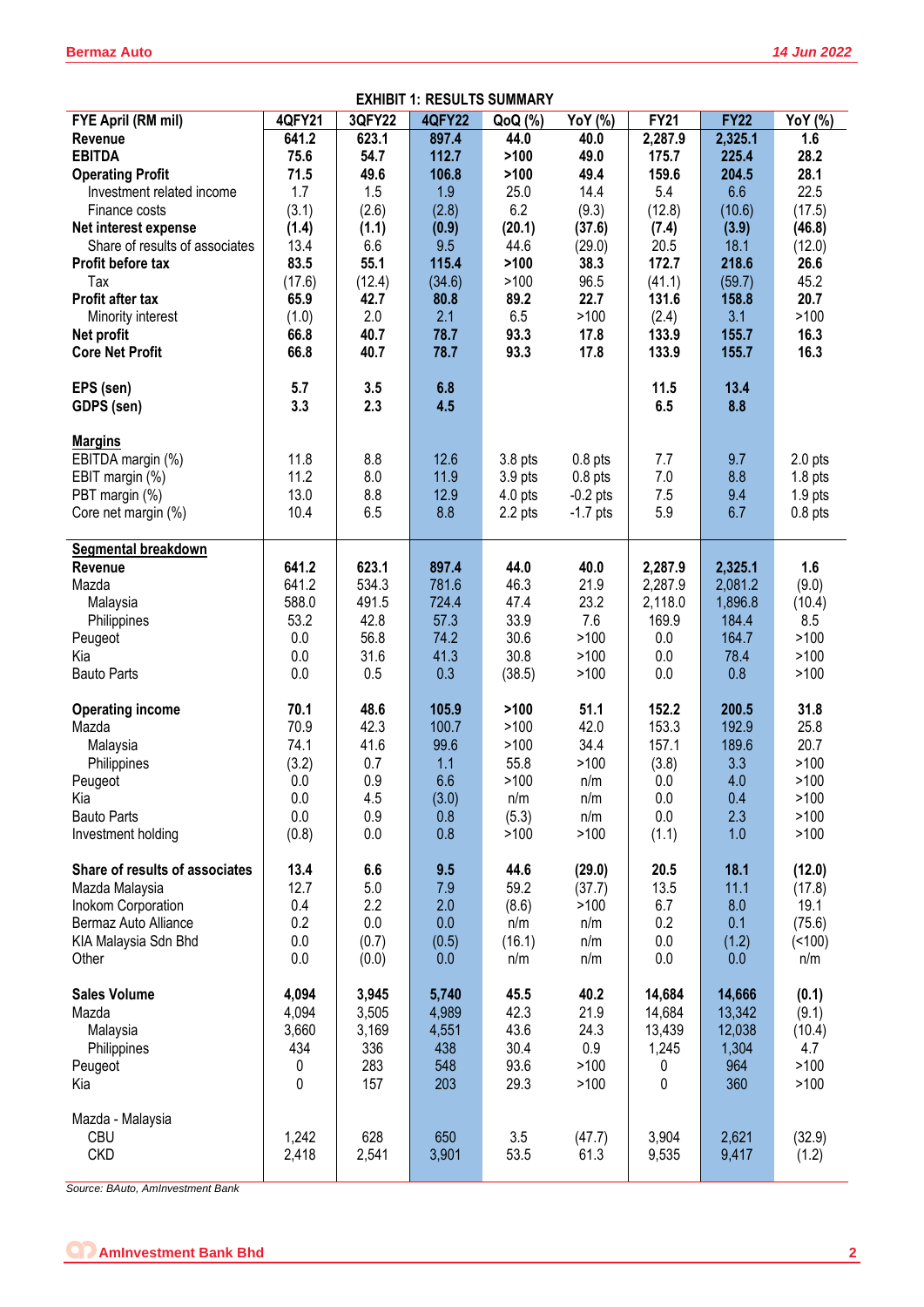| <b>EXHIBIT 2: SALES INVOICED - MAZDA (MALAYSIA)</b> |           |        |                  |         |         |             |                |          |  |
|-----------------------------------------------------|-----------|--------|------------------|---------|---------|-------------|----------------|----------|--|
| FY Apr (units)                                      | 4QFY21    | 3QFY22 | <b>4QFY22</b>    | QoQ (%) | YoY (%) | <b>FY21</b> | <b>FY22</b>    | YoY (%)  |  |
|                                                     |           |        |                  |         |         |             |                |          |  |
| <b>CBU</b>                                          | 1,242     | 627    | 650              | 3.7     | (47.7)  | 3,904       | 2,620          | (32.9)   |  |
| Mazda 2                                             | 60        | 79     | 38               | (51.9)  | (36.7)  | 290         | 182            | (37.2)   |  |
| Mazda 3                                             | 414       | 76     | 152              | 100.0   | (63.3)  | 1,223       | 815            | (33.4)   |  |
| Mazda 5                                             |           | 0      | 0                | n/m     | (100)   | 2           | 0              | ( < 100) |  |
| Mazda 6                                             | 16        | 29     | 26               | (10.3)  | 62.5    | 71          | 96             | 35.2     |  |
| Mazda 8                                             | 0         | 0      | 0                | n/m     | n/m     | 0           | 0              | n/m      |  |
| Biante                                              | 0         | 0      | $\pmb{0}$        | n/m     | n/m     | 2           | 0              | ( < 100) |  |
| $CX-3$                                              | $\pmb{0}$ | 212    | 117              | (44.8)  | n/m     | 235         | 657            | >100     |  |
| CX-30                                               | 728       | 166    | 214              | 28.9    | (70.6)  | 1,924       | 666            | (65.4)   |  |
| $CX-7$                                              | 0         | 0      | 0                | n/m     | n/m     | 0           | 0              | n/m      |  |
| $CX-9$                                              | 11        | 17     | $\boldsymbol{9}$ | (47.1)  | (18.2)  | 112         | 42             | (62.5)   |  |
| $MX-5$                                              | 12        | 5      | 4                | (20.0)  | (66.7)  | 24          | 24             | 0.0      |  |
| $RX-8$                                              | 0         | 0      | $\mathbf 0$      | n/m     | n/m     | 0           | 0              | n/m      |  |
| <b>BT-50</b>                                        | 0         | 43     | 90               | >100    | >100    | 21          | 138            | >100     |  |
|                                                     |           |        |                  |         |         |             |                |          |  |
| <b>CKD</b>                                          | 2,418     | 2,541  | 3,901            | 53.5    | 61.3    | 9,535       | 9,417          | (1.2)    |  |
| Mazda 3                                             | 0         | 0      | 0                | n/m     | n/m     | 0           | $\overline{2}$ | >100     |  |
| $CX-5$                                              | 1,987     | 2,074  | 3,455            | 66.6    | 73.9    | 7,814       | 7,929          | 1.5      |  |
| CX-8                                                | 431       | 467    | 446              | (4.5)   | 3.5     | 1,721       | 1,486          | (13.7)   |  |
| <b>Total</b>                                        | 3,660     | 3,168  | 4,551            | 43.7    | 24.3    | 13,439      | 12,037         | (10.4)   |  |

*Source: BAuto, AmInvestment Bank*

| <b>EXHIBIT 3: SALES INVOICED - MAZDA (PHILIPPINES)</b> |        |        |                |        |        |             |             |        |  |
|--------------------------------------------------------|--------|--------|----------------|--------|--------|-------------|-------------|--------|--|
| FY Apr (units)                                         | 4QFY21 | 3QFY22 | <b>4QFY22</b>  | QoQ    | YoY    | <b>FY21</b> | <b>FY22</b> | YoY    |  |
| Mazda 2                                                | 29     | 27     | 15             | (44.4) | (48.3) | 67          | 42          | (37.3) |  |
| Mazda 3                                                | 75     | 18     | 42             | >100   | (44.0) | 294         | 110         | (62.6) |  |
| Mazda 5                                                | 0      | 0      | 0              | n/m    | n/m    | 0           | 0           | n/m    |  |
| Mazda 6                                                | 11     |        | $\overline{2}$ | 100.0  | (81.8) | 26          | 8           | (69.2) |  |
| Mazda 8                                                | 0      | 0      | 0              | n/m    | n/m    |             | 0           | n/m    |  |
| <b>Biante</b>                                          | 0      | 0      | 0              | n/m    | n/m    | 0           | 0           | n/m    |  |
| $CX-3$                                                 | 9      | 0      | 0              | n/m    | n/m    | 20          | 8           | (60.0) |  |
| CX-30                                                  | 42     | 25     | 17             | (32.0) | (59.5) | 117         | 91          | (22.2) |  |
| $CX-5$                                                 | 77     | 55     | 124            | >100   | 61.0   | 208         | 306         | 47.1   |  |
| $CX-7$                                                 | 0      | 0      | 0              | n/m    | n/m    | 0           | 0           | n/m    |  |
| $CX-8$                                                 | 73     | 67     | 102            | 52.2   | 39.7   | 132         | 274         | n/m    |  |
| $CX-9$                                                 | 42     | 0      | 15             | >100   | (64.3) | 124         | 121         | (2.4)  |  |
| $MX-5$                                                 | 10     | 11     | 27             | >100   | >100   | 76          | 81          | 6.6    |  |
| $RX-8$                                                 | 0      | 0      | $\mathbf{0}$   | n/m    | n/m    | 0           | 0           | n/m    |  |
| <b>BT-50</b>                                           | 66     | 132    | 94             | (28.8) | 42.4   | 181         | 263         | 45.3   |  |
| <b>Total</b>                                           | 434    | 336    | 438            | 30.4   | 0.9    | 1,245       | 1,304       | 4.7    |  |

*Source: BAuto, AmInvestment Bank*

# **EXHIBIT 4: SALES INVOICED – PEUGEOT (MALAYSIA)**

| FY Apr (units) | <b>4QFY21</b> | 3QFY22 | <b>4QFY22</b> | QoQ (%) | YoY (%) | <b>FY21</b> | <b>FY22</b> | YoY (%) |
|----------------|---------------|--------|---------------|---------|---------|-------------|-------------|---------|
| <u>CKD</u>     |               |        |               |         |         |             |             |         |
| 2008           |               | 57     | 180           | >100    | >100    |             | 237         | >100    |
| 3008           |               | 167    | 289           | 73.1    | >100    |             | 556         | >100    |
| 5008           |               | 59     | 79            | 33.9    | >100    |             | 171         | >100    |
| <b>Total</b>   |               | 283    | 548           | 93.6    | >100    |             | 964         | >100    |

*Source: BAuto, AmInvestment Bank*

# **EXHIBIT 5: SALES INVOICED – KIA (MALAYSIA)**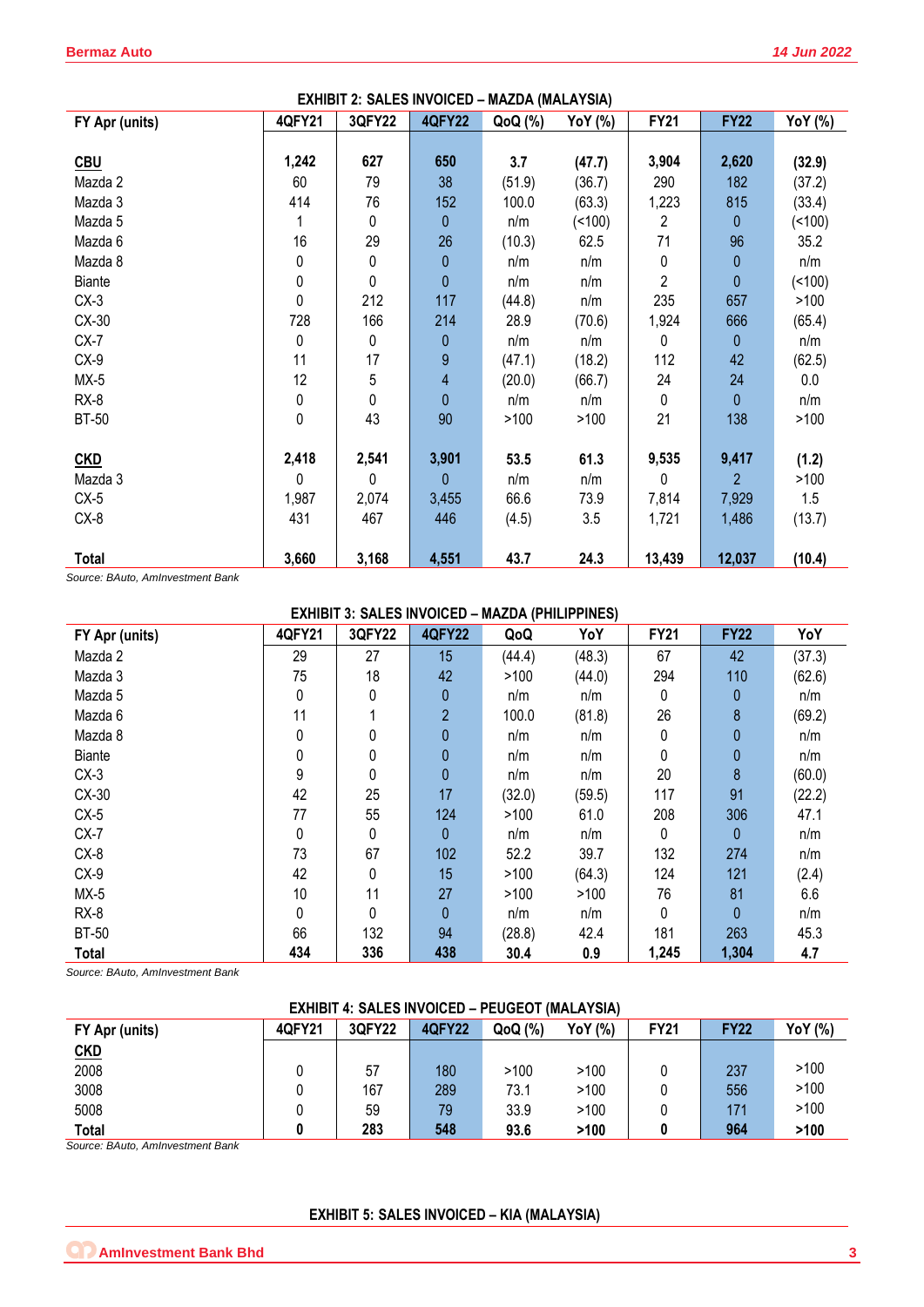| FY Apr (units)    | <b>4QFY21</b> | 3QFY22 | <b>4QFY22</b> | QoQ (%) | YoY (%) | <b>FY21</b> | <b>FY22</b> | <b>YoY</b> (%) |
|-------------------|---------------|--------|---------------|---------|---------|-------------|-------------|----------------|
| $CBU$<br>Carnival |               | 157    | 203           | 29.3    | >100    |             | 360         | >100           |
|                   |               |        |               |         |         |             |             |                |

*Source: BAuto, AmInvestment Bank*

| <b>EXHIBIT 6: SALES ASSUMPTIONS</b> |             |             |                    |        |        |  |  |  |  |
|-------------------------------------|-------------|-------------|--------------------|--------|--------|--|--|--|--|
| <b>Units</b>                        | <b>FY21</b> | <b>FY22</b> | FY <sub>23</sub> F | FY24F  | FY25F  |  |  |  |  |
| Mazda                               | 14,684      | 13,341      | 15,145             | 17,160 | 17,520 |  |  |  |  |
| <b>Malaysia</b>                     | 13,439      | 12,037      | 13,020             | 14,320 | 14,520 |  |  |  |  |
| <b>Philippines</b>                  | 1,245       | 1.304       | 2,125              | 2,840  | 3,000  |  |  |  |  |
| Peugeot (current)                   | 242         | 964         | 2,500              | 2,800  | 2,900  |  |  |  |  |
| Kia                                 | N/A         | 360         | 1,400              | 2,100  | 2,200  |  |  |  |  |

*Source: AmInvestment Bank*



*Source: Bloomberg, AmInvestment Bank*

**EXHIBIT 8: ESG RATING** 

| <b>Overall</b>                                                                |         |         |         |         |  |  |  |
|-------------------------------------------------------------------------------|---------|---------|---------|---------|--|--|--|
|                                                                               | ×       |         | ★       |         |  |  |  |
| Zero-carbon initiatives                                                       | $\star$ |         |         |         |  |  |  |
| Work site safety                                                              | ★       |         | $\star$ |         |  |  |  |
| Shareholder accountability                                                    | *       | ★       | $\star$ |         |  |  |  |
| Social responsibility                                                         | ★       | $\star$ | $\star$ |         |  |  |  |
| <b>Pollution control</b>                                                      | ★       | $\star$ |         |         |  |  |  |
| Supply chain auditing                                                         | ★       | $\star$ | ★       | $\star$ |  |  |  |
| Corruption-free pledge                                                        | $\star$ | $\star$ | $\star$ | ★       |  |  |  |
| Accessibility & transparency                                                  | *       |         | ★       | ★       |  |  |  |
| We accord a discount/premium of -6%, -3%, 0%, +3% and +6% on fundamental fair |         |         |         |         |  |  |  |

*value based on the overall ESG rating as appraised by us, from 1-star to 5-star*

*Source: AmInvestment Bank*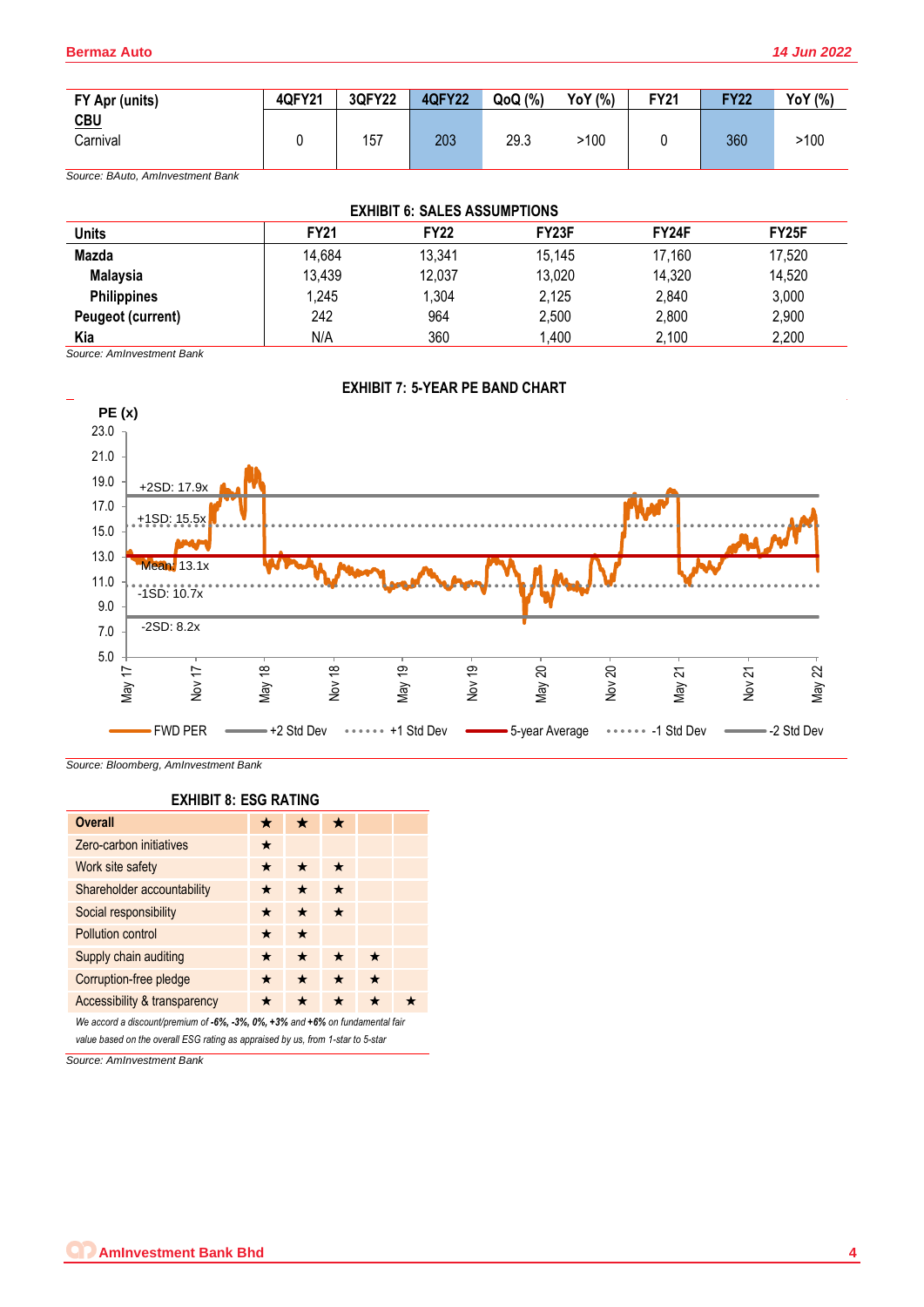| <b>EXHIBIT 9: FINANCIAL DATA</b>           |                |                |                |                |                    |  |  |  |  |
|--------------------------------------------|----------------|----------------|----------------|----------------|--------------------|--|--|--|--|
| Income Statement (RMmil, YE 30 Apr)        | <b>FY21</b>    | <b>FY22</b>    | FY23F          | FY24F          | FY25F              |  |  |  |  |
| Revenue                                    | 2,287.9        | 2,325.1        | 3,015.0        | 3.494.1        | 3,576.4            |  |  |  |  |
| <b>EBITDA</b>                              | 175.7          | 225.4          | 264.4          | 317.3          | 323.0              |  |  |  |  |
| Depreciation/Amortisation                  | (16.2)         | (20.9)         | (17.9)         | (15.1)         | (13.4)             |  |  |  |  |
| Operating income (EBIT)                    | 159.6          | 204.5          | 246.5          | 302.2          | 309.6              |  |  |  |  |
| Other income & associates                  | 20.5           | 18.1           | 33.8           | 43.5           | 45.9               |  |  |  |  |
| Net interest                               | (7.4)          | (3.9)          | (3.7)          | (3.3)          | (1.3)              |  |  |  |  |
| <b>Exceptional items</b>                   | ٠              | $\blacksquare$ | $\blacksquare$ |                |                    |  |  |  |  |
| Pretax profit                              | 172.7          | 218.6          | 276.7          | 342.4          | 354.1              |  |  |  |  |
| Taxation                                   | (41.1)         | (59.7)         | (63.1)         | (77.7)         | (80.1)             |  |  |  |  |
| Minorities/pref dividends                  | (2.4)          | 3.1            | 12.3           | 15.4           | 16.0               |  |  |  |  |
| Net profit                                 | 133.9          | 155.7          | 201.3          | 249.3          | 258.0              |  |  |  |  |
| Core net profit                            | 133.9          | 155.7          | 201.3          | 249.3          | 258.0              |  |  |  |  |
| Balance Sheet (RMmil, YE 30 Apr)           | <b>FY21</b>    | <b>FY22</b>    | FY23F          | FY24F          | FY25F              |  |  |  |  |
| <b>Fixed assets</b>                        | 37.2           | 41.6           | 33.7           | 28.6           | 25.2               |  |  |  |  |
| Intangible assets                          | 0.5            | 1.3            | 1.3            | 1.3            | 1.3                |  |  |  |  |
| Other long-term assets                     | 371.9          | 437.6          | 471.4          | 515.0          | 560.8              |  |  |  |  |
| Total non-current assets                   | 409.6          | 480.5          | 506.5          | 544.9          | 587.3              |  |  |  |  |
| Cash & equivalent                          | 563.4          | 693.9          | 550.9          | 556.0          | 607.6              |  |  |  |  |
| <b>Stock</b>                               | 277.8          | 230.4          | 366.1          | 424.3          | 434.3              |  |  |  |  |
| Trade debtors                              | 148.5          | 142.5          | 195.6          | 226.7          | 232.1              |  |  |  |  |
| Other current assets                       | 2.5            | 0.4            | 0.4            | 0.4            | 0.4                |  |  |  |  |
| Total current assets                       | 992.2          | 1,067.2        | 1,113.0        | 1,207.3        | 1,274.3            |  |  |  |  |
| Trade creditors                            | 247.6          | 253.0          | 247.8          | 287.2          | 294.0              |  |  |  |  |
| Short-term borrowings                      | 105.7          | 100.0          | 90.0           | 80.0           | 70.0               |  |  |  |  |
| <b>Other current liabilities</b>           | 97.9           | 108.6          | 108.6          | 108.6          | 108.6              |  |  |  |  |
| <b>Total current liabilities</b>           | 451.1          | 461.6          | 446.4          | 475.7          | 472.5              |  |  |  |  |
| Long-term borrowings                       | 99.8           | 99.8           | 89.8           | 79.8           | 69.8               |  |  |  |  |
| Other long-term liabilities                | 238.8          | 297.2          | 297.2          | 297.2          | 297.2              |  |  |  |  |
| <b>Total long-term liabilities</b>         | 338.5          | 397.1          | 387.1          | 377.1          | 367.1              |  |  |  |  |
| Shareholders' funds                        | 565.4          | 634.3          | 719.0          | 816.9          | 923.6              |  |  |  |  |
| Minority interests<br>BV/share (RM)        | 46.7<br>0.49   | 54.8<br>0.54   | 67.1<br>0.62   | 82.4<br>0.70   | 98.5<br>0.79       |  |  |  |  |
| Cash Flow (RMmil, YE 30 Apr)               | <b>FY21</b>    | <b>FY22</b>    | FY23F          | FY24F          | FY <sub>25</sub> F |  |  |  |  |
| Pretax profit                              | 172.7          | 218.6          | 276.7          | 342.4          | 354.1              |  |  |  |  |
| Depreciation/Amortisation                  | 16.2           | 20.9           | 17.9           | 15.1           | 13.4               |  |  |  |  |
| Net change in working capital              | 455.0          |                | (194.0)        | (49.9)         | (8.6)              |  |  |  |  |
| <b>Others</b>                              | (188.9)        | 51.6           | (93.3)         | (117.9)        | (124.7)            |  |  |  |  |
| Cash flow from operations                  | 455.0          | 291.1          | 7.3            | 189.8          | 234.3              |  |  |  |  |
| Capital expenditure                        | (3.6)          | (10.6)         | (10.0)         | (10.0)         | (10.0)             |  |  |  |  |
| Net investments & sale of fixed assets     | (2.5)          | (23.6)         | (33.8)         | (43.5)         | (45.9)             |  |  |  |  |
| <b>Others</b>                              | 5.4            | 7.0            | 33.8           | 43.5           | 45.9               |  |  |  |  |
| Cash flow from investing                   | (0.8)          | (27.1)         | (10.0)         | (10.0)         | (10.0)             |  |  |  |  |
| Debt raised/(repaid)                       | 67.7           | (31.5)         | (20.0)         | (20.0)         | (20.0)             |  |  |  |  |
| Equity raised/(repaid)                     | 1.2            |                |                |                |                    |  |  |  |  |
| Dividends paid                             | (75.7)         | (101.9)        | (116.6)        | (151.3)        | (151.3)            |  |  |  |  |
| <b>Others</b>                              | 17.7           | 1.4            | (3.7)          | (3.3)          | (1.3)              |  |  |  |  |
| Cash flow from financing                   | 10.9           | (131.9)        | (140.3)        | (174.7)        | (172.7)            |  |  |  |  |
| Net cash flow                              | 465.2          | 132.0          | (143.0)        | 5.1            | 51.6               |  |  |  |  |
| Net cash/(debt) b/f<br>Net cash/(debt) c/f | 100.2<br>563.4 | 563.4<br>693.9 | 693.9<br>550.9 | 550.9<br>556.0 | 556.0<br>607.6     |  |  |  |  |
| Key Ratios (YE 30 Apr)                     | <b>FY21</b>    | <b>FY22</b>    | FY23F          | FY24F          | FY25F              |  |  |  |  |
| Revenue growth (%)                         | 30.1           | 1.6            | 29.7           | 15.9           | 2.4                |  |  |  |  |
| EBITDA growth (%)                          | 37.9           | 28.2           | 17.3           | 20.0           | 1.8                |  |  |  |  |
| Pretax margin (%)                          | 7.5            | 9.4            | 9.2            | 9.8            | 9.9                |  |  |  |  |
| Net profit margin (%)                      | 5.9            | 6.7            | 6.7            | 7.1            | 7.2                |  |  |  |  |
| Interest cover (x)                         | 21.6           | 52.0           | 67.4           | 90.8           | 229.8              |  |  |  |  |
| Effective tax rate (%)                     | 23.8           | 27.3           | 22.8           | 22.7           | 22.6               |  |  |  |  |
| Dividend payout (%)                        | 56.5           | 65.4           | 57.9           | 60.7           | 58.7               |  |  |  |  |
| Debtors turnover (days)                    | 20             | 23             | 20             | 22             | 23                 |  |  |  |  |
| Stock turnover (days)                      | 77             | 40             | 36             | 41             | 44                 |  |  |  |  |
| Creditors turnover (days)                  | 48             | 39             | 30             | 28             | 30                 |  |  |  |  |
|                                            |                |                |                |                |                    |  |  |  |  |

*Source: Company, AmInvestment Bank Bhd estimates*